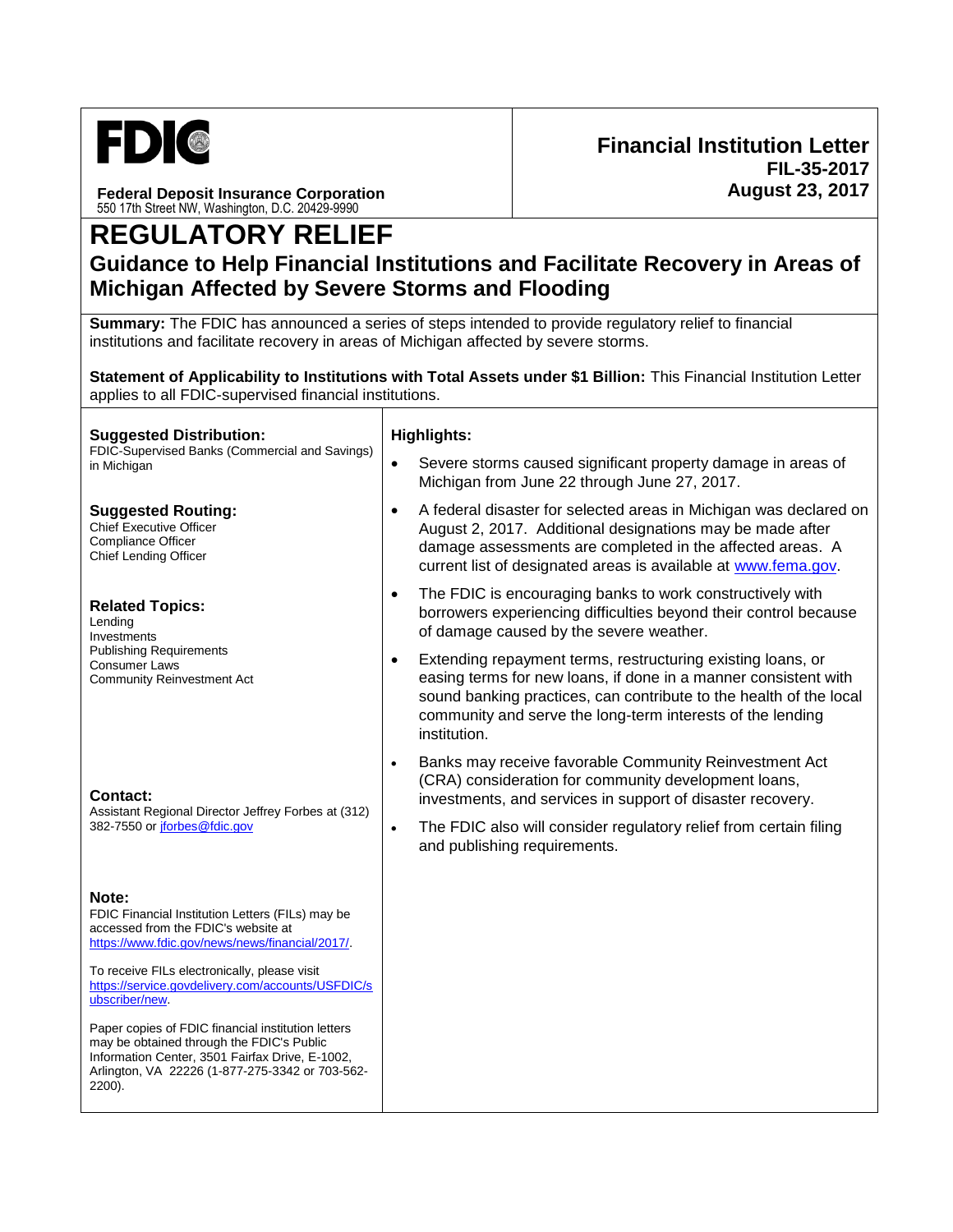## **SUPERVISORY PRACTICES REGARDING DEPOSITORY INSTITUTIONS AND BORROWERS AFFECTED BY SEVERE STORMS AND FLOODING IN AREAS OF MICHIGAN**

The Federal Deposit Insurance Corporation (FDIC) recognizes the serious impact of severe weather on customers and operations of financial institutions in Michigan and will provide regulatory assistance to institutions subject to its supervision. These initiatives will provide regulatory relief and facilitate recovery. The FDIC encourages depository institutions in the affected areas to meet the financial services needs of their communities.

The affected counties in Michigan are Bay, Gladwin, Isabella, and Midland.

**Lending:** Bankers should work constructively with borrowers in communities affected by the severe storms. The FDIC realizes the effects of natural disasters on local businesses and individuals are often transitory, and prudent efforts to adjust or alter terms on existing loans in affected areas should not be subject to examiner criticism. In supervising institutions affected by the severe storms, the FDIC will consider the unusual circumstances they face. The FDIC recognizes that efforts to work with borrowers in communities under stress can be consistent with safe-and-sound banking practices as well as in the public interest.<sup>1</sup>

**Community Reinvestment Act (CRA):** Financial institutions may receive CRA consideration for community development loans, investments, or services that revitalize or stabilize federally designated disaster areas in their assessment areas or in the states or regions that include their assessment areas. For additional information, institutions should review the *Interagency Questions and Answers Regarding Community Reinvestment* at<http://www.ffiec.gov/cra/pdf/2010-4903.pdf> at Section 12(g)(4)(ii). For help in identifying community development activities to revitalize or stabilize a disaster area, financial institutions can contact their regional Community Affairs Officer (see [http://www.fdic.gov/consumers/community/offices.html\)](http://www.fdic.gov/consumers/community/offices.html).

**Investments:** Bankers should monitor municipal securities and loans affected by the severe weather. The FDIC realizes local government projects may be negatively affected. Appropriate monitoring and prudent efforts to stabilize such investments are encouraged.

**Reporting Requirements:** FDIC-supervised institutions affected by the severe weather should notify the Chicago Regional Office if they expect a delay in filing Reports of Income and Condition or other reports. The FDIC will evaluate any causes beyond the control of a reporting institution when considering the length of an acceptable delay.

**Publishing Requirements:** The FDIC understands the damage caused by the severe weather may affect compliance with publishing and other requirements for branch closings, relocations, and temporary facilities under various laws and regulations. Banks

l

<sup>1</sup> Modifications of existing loans should be evaluated individually to determine whether they represent troubled debt restructurings (TDRs). This evaluation should be based on the facts and circumstances of each borrower and loan, which requires judgment, as not all modifications are TDRs.